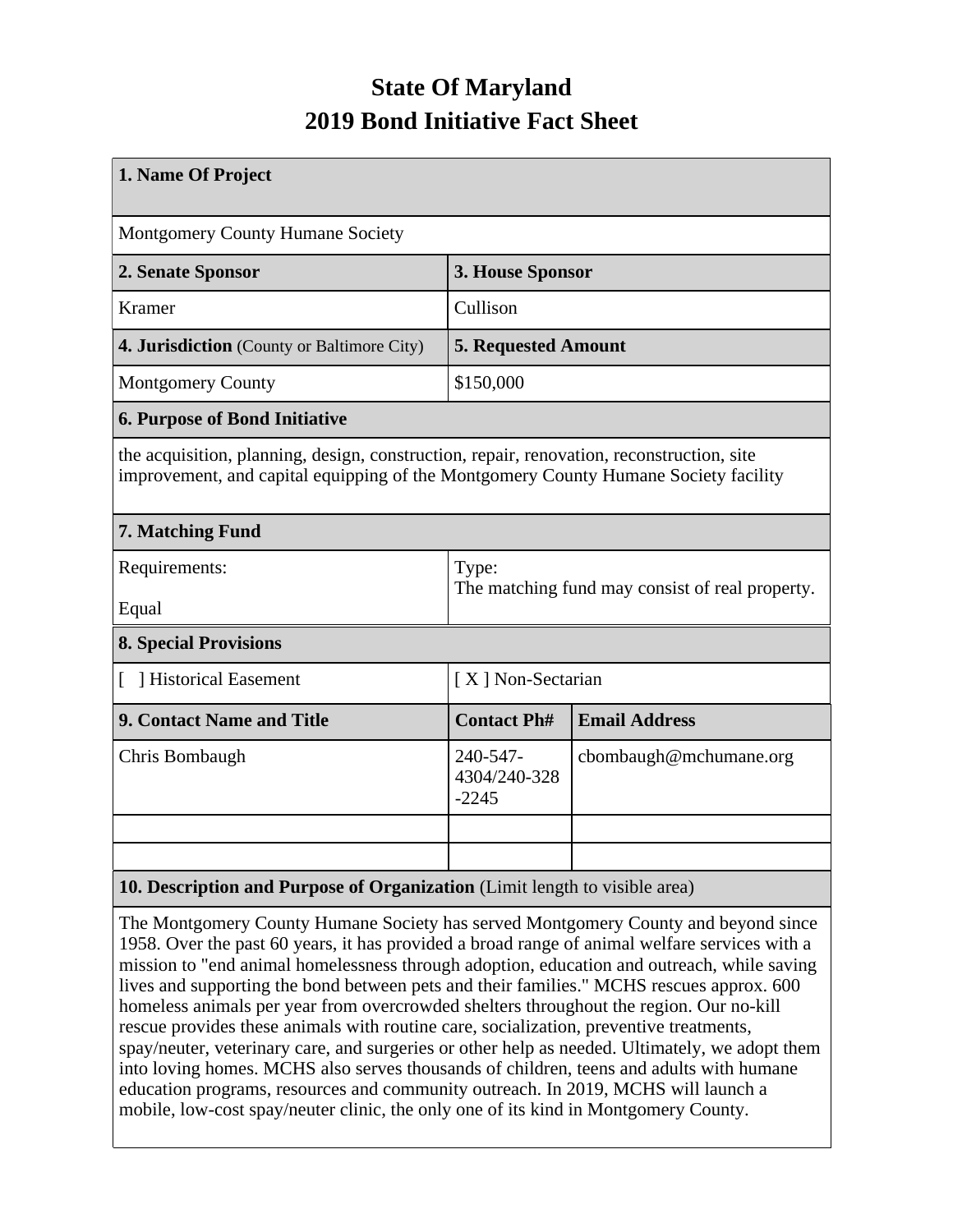## **11. Description and Purpose of Project** (Limit length to visible area)

The Campus will provide comprehensive services to help homeless animals, pet owners, and the community, with the focus on keeping pets in their homes and out of shelters. Specific programs will include adoptions; dog training; a low-cost veterinary clinic; safety-net services for displaced pets; safe harbor for pets of domestic violence victims; and more. It will be a center for animal welfare collaboration, and a memorial to working animals. It will offer humane education focused on compassion, respect for animals and responsible pet ownership. Education will include summer camps for children, projects and learning opportunities for teens, pet behavior sessions for adults and more. The Campus will also offer a destination for history buffs and animal lovers, and a lovely, peaceful spot in the community for reflection and celebration of the human-animal bond.

*Round all amounts to the nearest \$1,000. The totals in Items 12 (Estimated Capital Costs) and 13 (Proposed Funding Sources) must match. The proposed funding sources must not include the value of real property unless an equivalent value is shown under Estimated Capital Costs.*

| <b>12. Estimated Capital Costs</b>                                     |             |  |  |  |
|------------------------------------------------------------------------|-------------|--|--|--|
| <b>Acquisition</b>                                                     | \$0         |  |  |  |
| <b>Design</b>                                                          | \$600,000   |  |  |  |
| <b>Construction</b>                                                    | \$7,500,000 |  |  |  |
| <b>Equipment</b>                                                       | \$500,000   |  |  |  |
| <b>Total</b>                                                           | \$8,600,000 |  |  |  |
| 13. Proposed Funding Sources - (List all funding sources and amounts.) |             |  |  |  |
| Private donations                                                      | \$6,600,000 |  |  |  |
| Montgomery County Humane Society                                       | \$1,500,000 |  |  |  |
| Grants                                                                 | \$500,000   |  |  |  |
|                                                                        |             |  |  |  |
|                                                                        |             |  |  |  |
|                                                                        |             |  |  |  |
|                                                                        |             |  |  |  |
|                                                                        |             |  |  |  |
|                                                                        |             |  |  |  |
|                                                                        |             |  |  |  |
|                                                                        |             |  |  |  |
| <b>Total</b>                                                           | \$8,600,000 |  |  |  |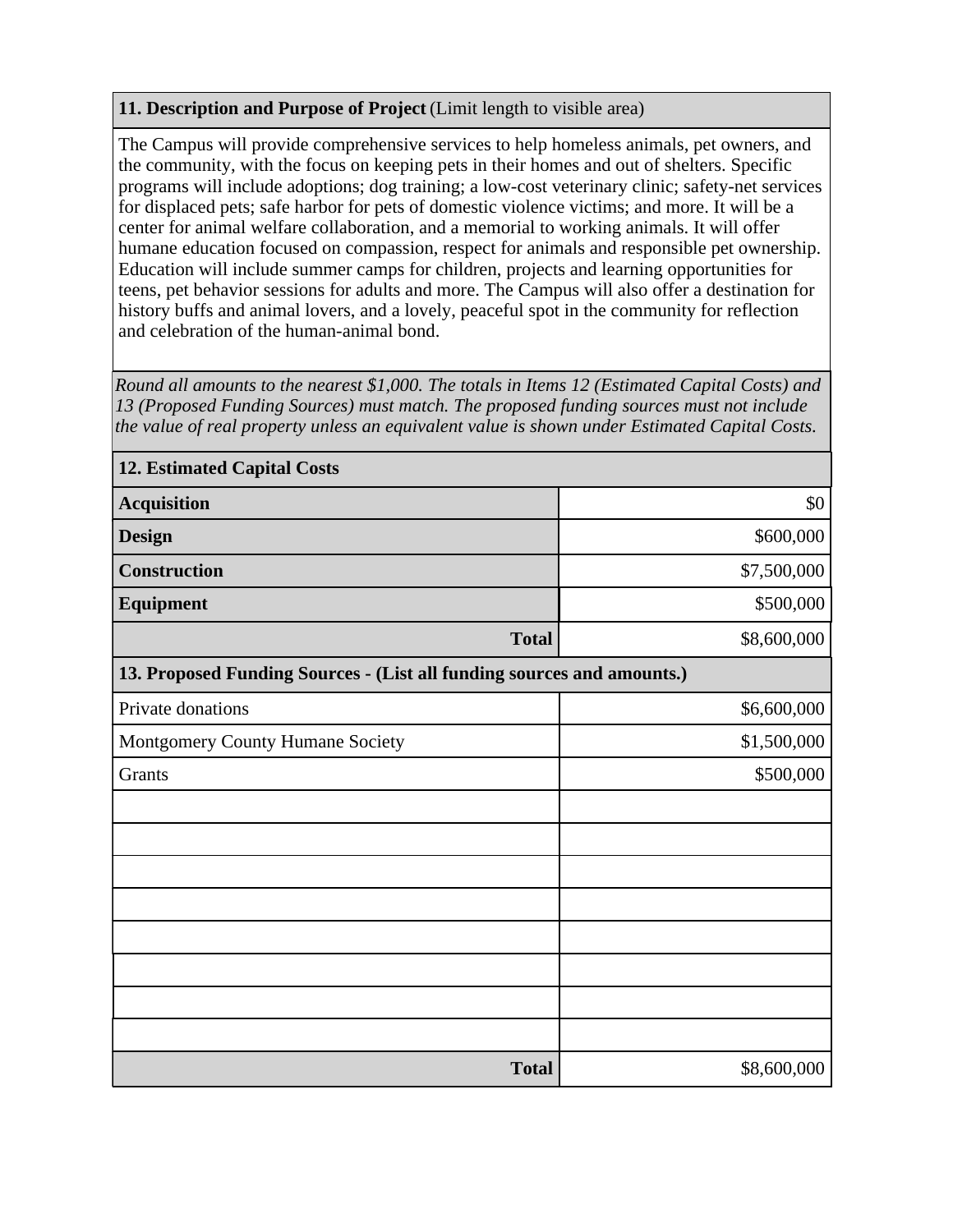| 14. Project Schedule (Enter a date or one of the following in each box. N/A, TBD or Complete) |              |                        |                                               |                                                                                         |                           |                                              |                    |                                                                                              |  |
|-----------------------------------------------------------------------------------------------|--------------|------------------------|-----------------------------------------------|-----------------------------------------------------------------------------------------|---------------------------|----------------------------------------------|--------------------|----------------------------------------------------------------------------------------------|--|
| <b>Begin Design</b>                                                                           |              | <b>Complete Design</b> |                                               |                                                                                         | <b>Begin Construction</b> |                                              |                    | <b>Complete Construction</b>                                                                 |  |
| 7/1/2016                                                                                      |              | <b>TBD</b>             |                                               |                                                                                         | <b>TBD</b>                |                                              | <b>TBD</b>         |                                                                                              |  |
| <b>15. Total Private Funds</b><br>and Pledges Raised                                          |              |                        |                                               | <b>16. Current Number of People</b><br><b>Served Annually at Project</b><br><b>Site</b> |                           |                                              |                    | 17. Number of People to be<br><b>Served Annually After the</b><br><b>Project is Complete</b> |  |
| 675000.00<br>24,760                                                                           |              |                        |                                               | 40,000                                                                                  |                           |                                              |                    |                                                                                              |  |
| 18. Other State Capital Grants to Recipients in the Past 15 Years                             |              |                        |                                               |                                                                                         |                           |                                              |                    |                                                                                              |  |
| <b>Legislative Session</b>                                                                    |              |                        |                                               | <b>Amount</b>                                                                           |                           | <b>Purpose</b>                               |                    |                                                                                              |  |
| N/A                                                                                           |              |                        |                                               |                                                                                         |                           |                                              |                    |                                                                                              |  |
|                                                                                               |              |                        |                                               |                                                                                         |                           |                                              |                    |                                                                                              |  |
|                                                                                               |              |                        |                                               |                                                                                         |                           |                                              |                    |                                                                                              |  |
|                                                                                               |              |                        |                                               | 19. Legal Name and Address of Grantee                                                   |                           | <b>Project Address (If Different)</b>        |                    |                                                                                              |  |
| Montgomery County Humane Society, Inc.<br>601 S. Stonestreet Ave.<br>Rockville, MD 20850      |              |                        | 13730 Georgia Ave.<br>Silver Spring, MD 20906 |                                                                                         |                           |                                              |                    |                                                                                              |  |
| 20. Legislative District in<br>19 - Montgomery County<br><b>Which Project is Located</b>      |              |                        |                                               |                                                                                         |                           |                                              |                    |                                                                                              |  |
|                                                                                               |              |                        |                                               | 21. Legal Status of Grantee (Please Check One)                                          |                           |                                              |                    |                                                                                              |  |
| <b>Local Govt.</b>                                                                            |              |                        | <b>For Profit</b>                             |                                                                                         | <b>Non Profit</b>         |                                              | Federal            |                                                                                              |  |
| $\begin{bmatrix} 1 \end{bmatrix}$                                                             |              |                        |                                               | $\lceil \; \rceil$                                                                      |                           | [X]                                          | $\lceil \; \rceil$ |                                                                                              |  |
| 22. Grantee Legal Representative                                                              |              |                        | 23. If Match Includes Real Property:          |                                                                                         |                           |                                              |                    |                                                                                              |  |
| Name:                                                                                         |              | Cris Bombaugh          |                                               |                                                                                         |                           | <b>Has An Appraisal</b><br><b>Been Done?</b> |                    | Yes/No                                                                                       |  |
| <b>Phone:</b>                                                                                 | 240-547-4304 |                        |                                               |                                                                                         |                           |                                              |                    | N <sub>o</sub>                                                                               |  |
| <b>Address:</b>                                                                               |              |                        | If Yes, List Appraisal Dates and Value        |                                                                                         |                           |                                              |                    |                                                                                              |  |
| Montgomery County Humane Society, Inc.<br>601 S. Stonestreet Ave.<br>Rockville, MD 20850      |              |                        |                                               |                                                                                         |                           |                                              |                    |                                                                                              |  |
|                                                                                               |              |                        |                                               |                                                                                         |                           |                                              |                    |                                                                                              |  |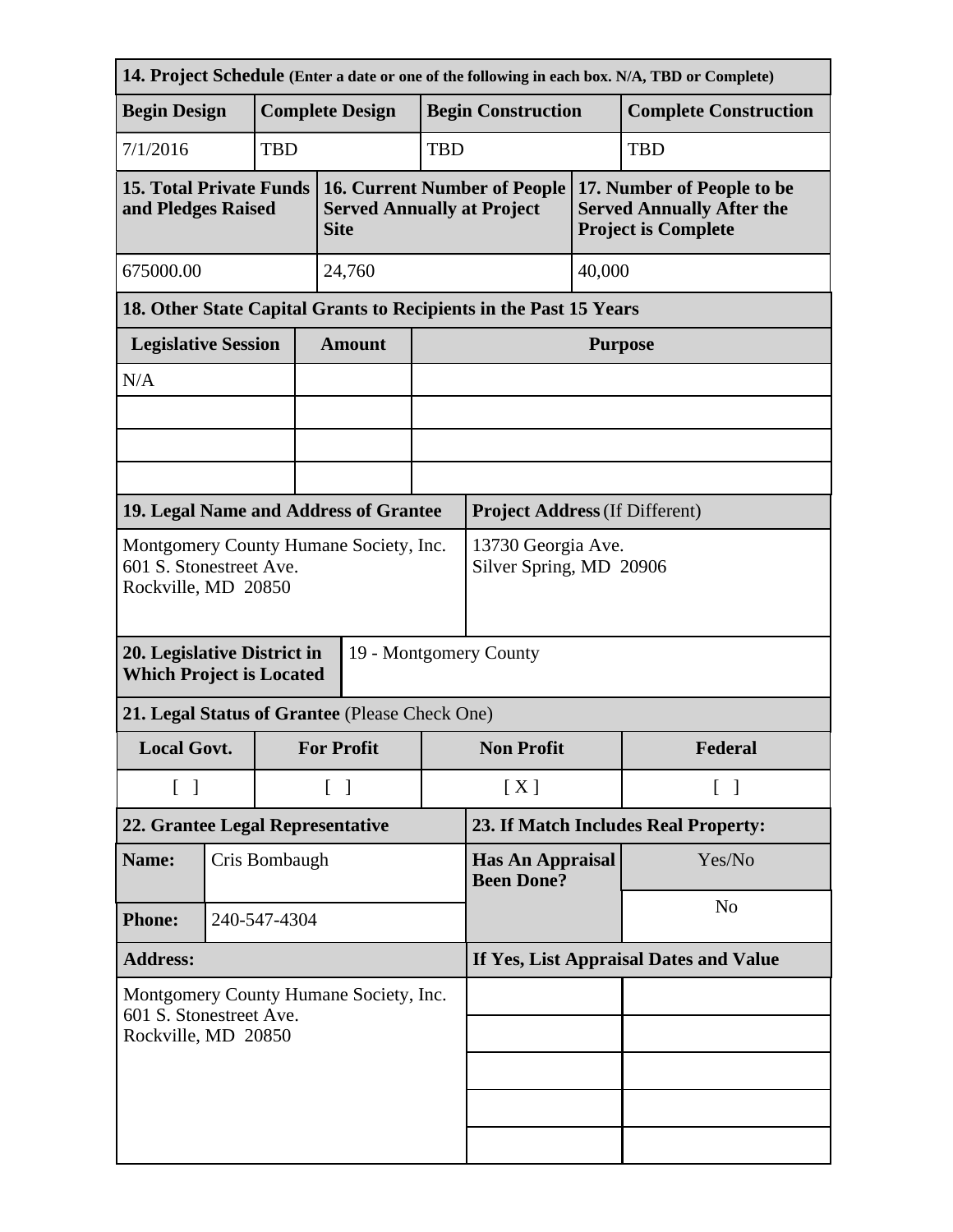| 24. Impact of Project on Staffing and Operating Cost at Project Site                         |                                                                                      |                          |                                           |                                           |                                             |  |  |
|----------------------------------------------------------------------------------------------|--------------------------------------------------------------------------------------|--------------------------|-------------------------------------------|-------------------------------------------|---------------------------------------------|--|--|
| Current # of<br><b>Employees</b>                                                             | Projected # of<br><b>Employees</b>                                                   |                          | <b>Current Operating</b><br><b>Budget</b> |                                           | <b>Projected Operating</b><br><b>Budget</b> |  |  |
| 15                                                                                           | 25                                                                                   |                          | 2161715.00                                | 2750000.00                                |                                             |  |  |
| 25. Ownership of Property (Info Requested by Treasurer's Office for bond purposes)           |                                                                                      |                          |                                           |                                           |                                             |  |  |
| A. Will the grantee own or lease (pick one) the property to be improved?<br>Own              |                                                                                      |                          |                                           |                                           |                                             |  |  |
| B. If owned, does the grantee plan to sell within 15 years?<br>N <sub>o</sub>                |                                                                                      |                          |                                           |                                           |                                             |  |  |
| C. Does the grantee intend to lease any portion of the property to others?<br>N <sub>o</sub> |                                                                                      |                          |                                           |                                           |                                             |  |  |
|                                                                                              | D. If property is owned by grantee any space is to be leased, provide the following: |                          |                                           |                                           |                                             |  |  |
|                                                                                              | <b>Lessee</b>                                                                        | <b>Terms</b> of<br>Lease | Cost<br><b>Covered</b><br>by Lease        | <b>Square</b><br>Footage<br><b>Leased</b> |                                             |  |  |
|                                                                                              |                                                                                      |                          |                                           |                                           |                                             |  |  |
|                                                                                              |                                                                                      |                          |                                           |                                           |                                             |  |  |
|                                                                                              |                                                                                      |                          |                                           |                                           |                                             |  |  |
|                                                                                              |                                                                                      |                          |                                           |                                           |                                             |  |  |
|                                                                                              |                                                                                      |                          |                                           |                                           |                                             |  |  |
|                                                                                              |                                                                                      |                          |                                           |                                           |                                             |  |  |
| E. If property is leased by grantee - Provide the following:                                 |                                                                                      |                          |                                           |                                           |                                             |  |  |
| <b>Name of Leaser</b>                                                                        |                                                                                      |                          | <b>Length of</b><br>Lease                 | <b>Options to Renew</b>                   |                                             |  |  |
|                                                                                              |                                                                                      |                          |                                           |                                           |                                             |  |  |
|                                                                                              |                                                                                      |                          |                                           |                                           |                                             |  |  |
|                                                                                              |                                                                                      |                          |                                           |                                           |                                             |  |  |
|                                                                                              |                                                                                      |                          |                                           |                                           |                                             |  |  |
|                                                                                              |                                                                                      |                          |                                           |                                           |                                             |  |  |
|                                                                                              |                                                                                      |                          |                                           |                                           |                                             |  |  |
| <b>26. Building Square Footage:</b>                                                          |                                                                                      |                          |                                           |                                           |                                             |  |  |
| <b>Current Space GSF</b>                                                                     |                                                                                      | 5,448                    |                                           |                                           |                                             |  |  |
| <b>Space to be Renovated GSF</b>                                                             |                                                                                      | 5,448                    |                                           |                                           |                                             |  |  |
| <b>New GSF</b>                                                                               |                                                                                      |                          | 16,294                                    |                                           |                                             |  |  |